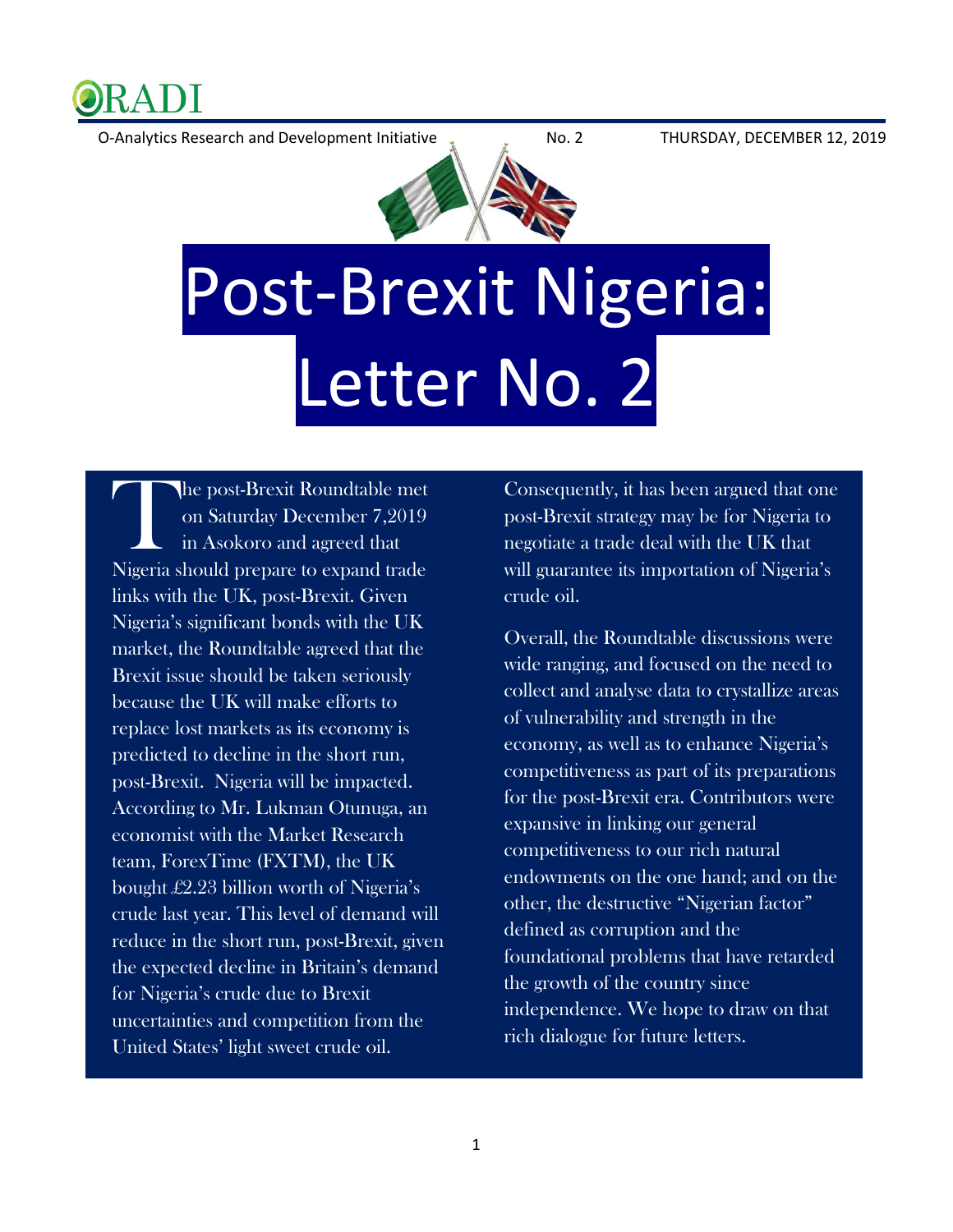Participants made the following recommendations in which the issue of preparedness was front and centre:

- 1. Participants insisted that Nigeria must be thoroughly prepared for negotiations with the United Kingdom. They asked the MDAs, the relevant offices and departments (including the Nigerian Office of Trade Negotiations that had a post-Brexit office at the time of Prime Minister Theresa May) to be ready for emerging post-Brexit period. They recommended that Nigeria's Federal Ministry of Industry, Trade & Investment and the Nigerian Investment Promotion Commission commence serious preparations for the post-Brexit era.
- 2. They reiterated the position that government must take full advantage of the emerging situation, that the preparations must involve Nigerian businesses at the policy level, and that those in a position to benefit from the changed business relations with the UK.

should be involved and made ready to take advantage of post-Brexit opportunities.

- 3. They recommended that as a major investor in Nigeria's economy, the sectors of our economy that the UK businesses have an interest in should be noted and reviewed with an eye on potential post-Brexit realities. Will these sectors suffer or thrive? Other types of post-Brexit danger attracted the attention of participants and prompted the following closing questions:
- How will Brexit influence the way Nigeria negotiates its trade policy with its other trading partners in the EU post-Brexit?
- Another area of interest to participants is Britain's development assistance to Nigeria. How will BREXIT affect the development assistance we get from the UK?

The next roundtable will attempt to answer these questions and more.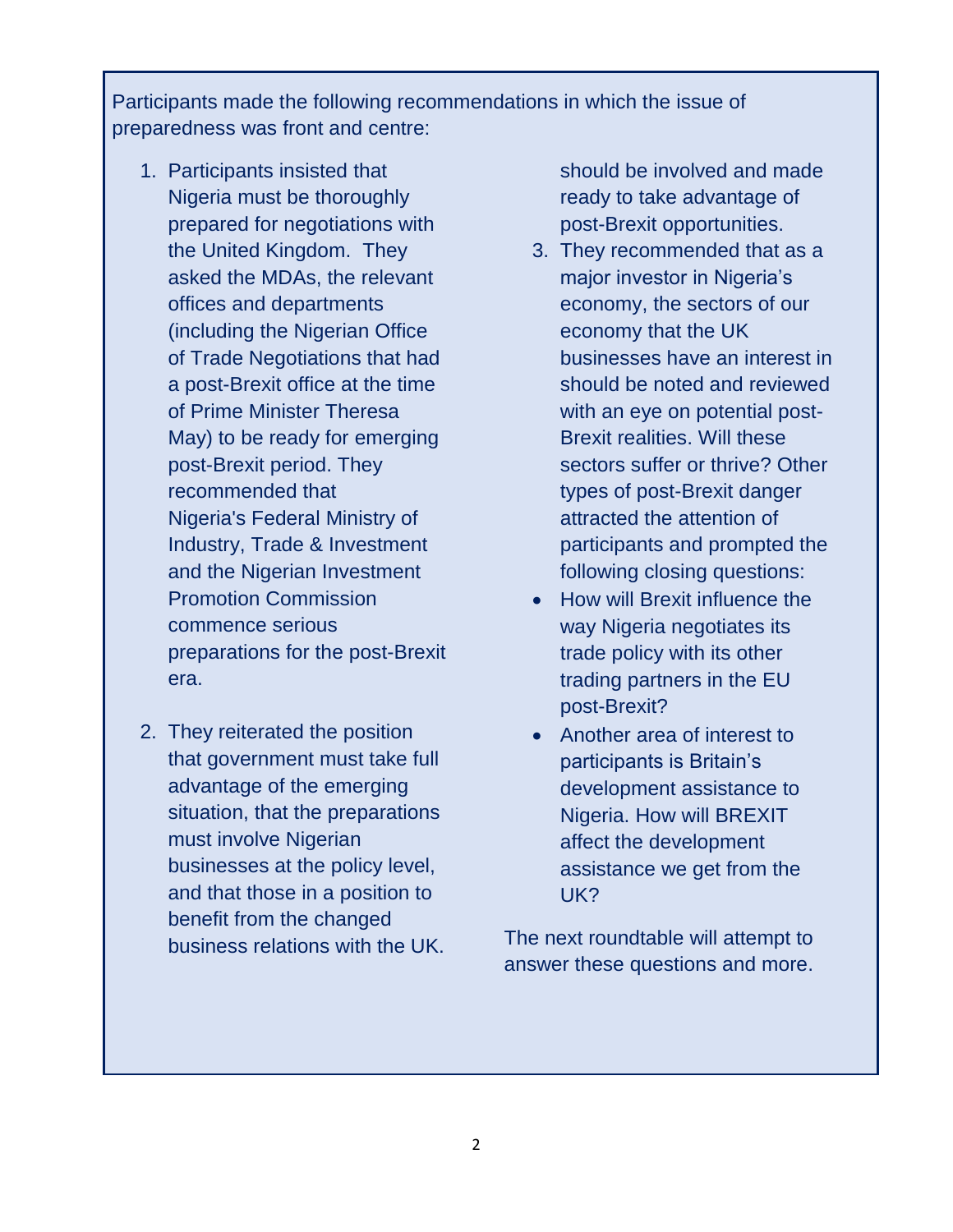## Related News



## ANALYSIS: What Brexit means for the Nigerian economy?

*Lukman Otunuga October 31, 2019*

hat days after Britain voted to leave the European Union, the country still remains in the trading bloc, pondering exactly how to leave. W<sup></sup>

Although the October 31 "do or die" Brexit deadline has been extended to January 2020, this is simply kicking the can further down the road. With the United Kingdom set for general elections on December 12, this will certainly not be a quiet Christmas for Britain and the Pound.

It will be unwise for investors to rule of the possibility of the United Kingdom crashing out of the European Union next year given the unpredictable nature of Brexit.

The seismic tremors created from such an unfavourable development will ripple far beyond the borders of Britain, with everyone across the globe feeling the heat including those in Africa.

Given how Brexit adds to the growing list of geopolitical risk factors straining investor confidence, appetite for emerging market may diminish if the UK leaves the European Union without a deal. It is not only an appetite for emerging markets that will be under threat but trade and diplomatic relations with Britain and Europe following the divorce.

It must be kept in mind that trade deals with the UK and African countries are negotiated through the EU which plays a middle man. With the agreement becoming void when Britain departs from Europe, this presents significant disruptions and economic risk to African nations who trade with the UK.